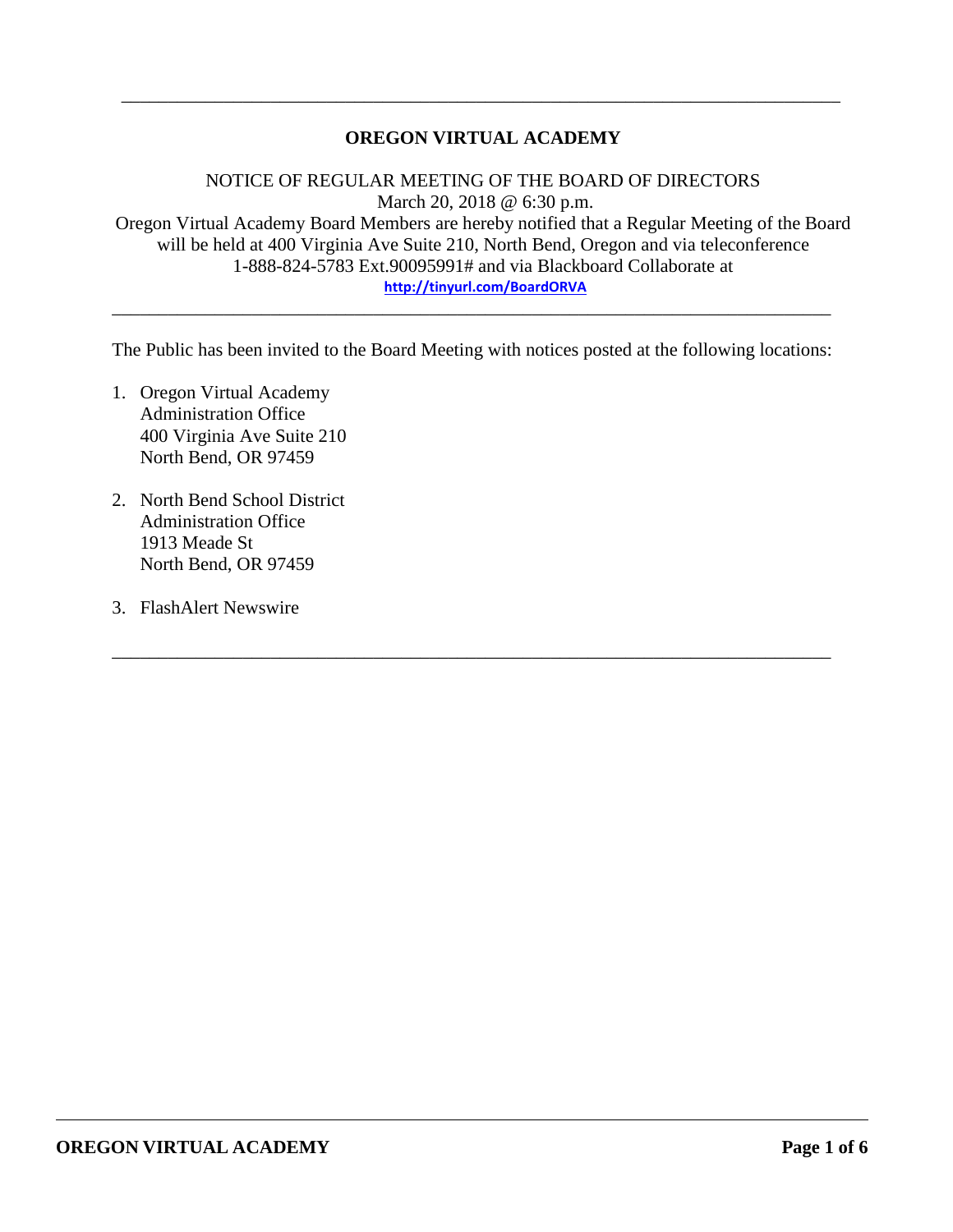### **AGENDA REGULAR MEETING AGENDA**

## **BOARD OF DIRECTORS OREGON VIRTUAL ACADEMY**

**Tuesday, March 20th , 2018 6:30 p.m.** ORVA Office 400 Virginia Ave Suite 210 North Bend, OR 97459

## **INSTRUCTIONS FOR PRESENTATIONS TO THE BOARD BY PARENTS AND CITIZENS**

The Oregon Virtual Academy welcomes your participation at the School's Board meetings. The purpose of a public meeting of the Board of Directors is to conduct the affairs of the School in public. We are pleased that you are in attendance and hope that you will visit these meetings often. Your participation assures us of continuing community interest in our School. To assist you in the ease of speaking/participating in our meetings, the following guidelines are provided.

- 1. Agendas are available to all audience members at the door to the meeting or by requesting the agenda from School Officials (541-751-8060).
- 2. The "Public Comment" portion is set aside for members of the audience to raise issues that are not specifically on the agenda. These presentations are limited to three (3) minutes and total time allotted to non-agenda items will not exceed fifteen (15) minutes. The Board may give direction to staff to respond to your concern or you may be offered the option of returning with a citizen-requested item.
- 3. When addressing the Board, speakers are requested to stand, to state their name and address, and to adhere to the time limits set forth.
- 4. Citizens may request that a topic related to school business be placed on a future agenda by submitting a written request at least seventy-two (72) hours in advance of any regular meeting. Once such an item is properly placed on the agenda, the Board can respond, interact, and act upon the item.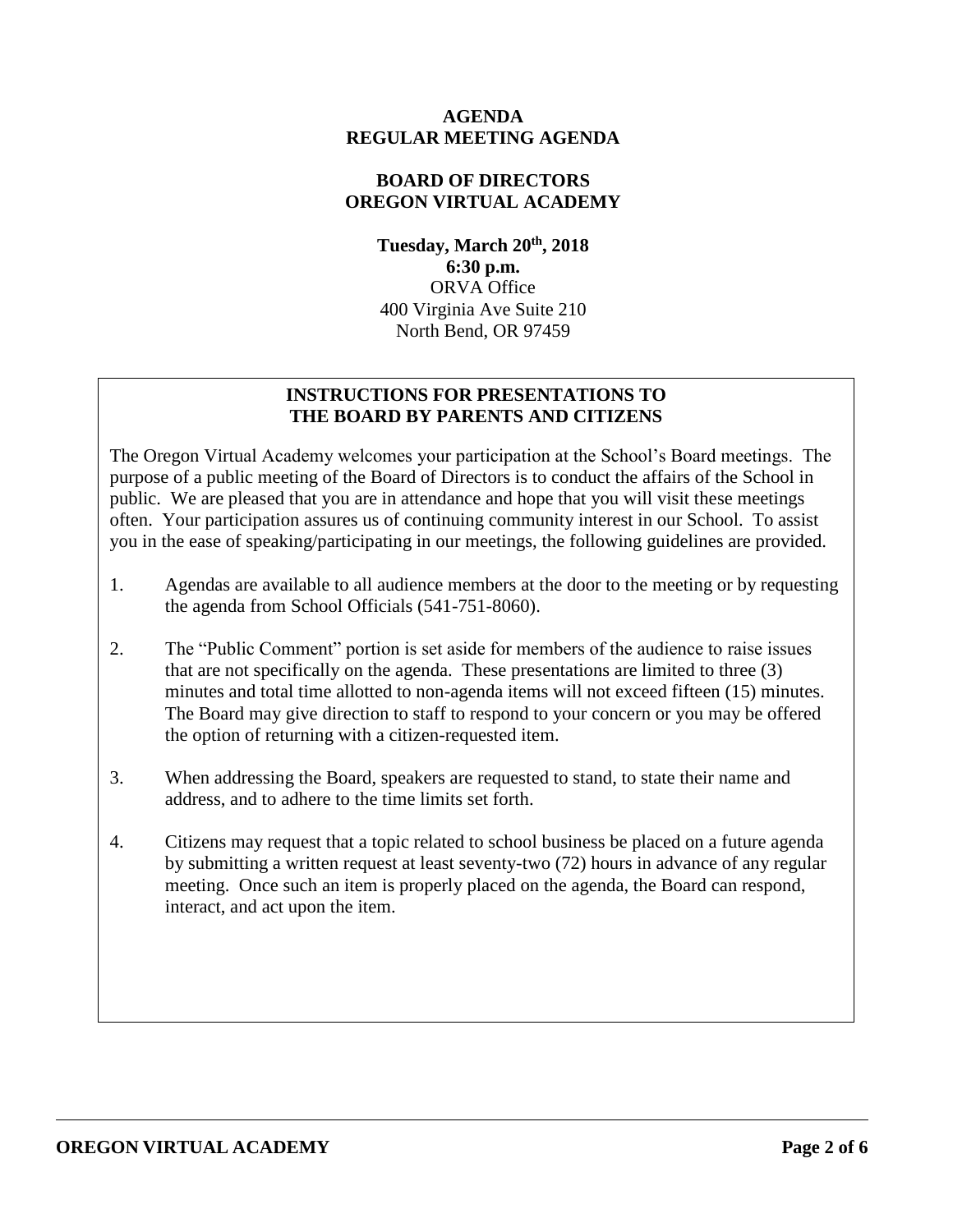### **I. PRELIMINARY**

**A.** Call To Order

Meeting was called to order by the Board Chair at P.M.

**B.** Roll Call

| <b>Member</b>       | Title         | Term      | <b>Present</b> | <b>Absent</b> | In | Out |
|---------------------|---------------|-----------|----------------|---------------|----|-----|
| Mr. Paul Tannahill  | Member        | 2015-2018 |                |               |    |     |
| Mr. Michael Herndon | Member        | 2015-2018 |                |               |    |     |
| Ms. Terri Bennink   | Secretary     | 2016-2019 |                |               |    |     |
| Mr. Steven Isaacs   | Member        | 2016-2019 |                |               |    |     |
| Mr. Brian Bray      | Chairman      | 2016-2019 |                |               |    |     |
| Mr. Barry Jahn      | Vice Chairman | 2017-2020 |                |               |    |     |
| Vacant              | Member        | 2017-2020 |                |               |    |     |

### **II. COMMUNICATIONS**

**A)** PUBLIC COMMENTS:

No individual comment shall be for more than three (3) minutes and the total time for this purpose shall not exceed fifteen (15) minutes. Board members may respond to comments however no action can be taken. The Board may give direction to staff following comment.

- **B)** BOARD/STAFF DISCUSSION
	- 1. School Informational Reports a. SLT Report – ORVA HOS and SLT Members b.Instructional Coaching Overview-Karli Thompson, K-12
	- 2. Board of Directors Discussion:
		- a. Committee Updates
			- i) Finance Committee Mr. Herndon, Board Member
			- ii) Teacher to Board Committee Mr. Jahn, Board Member
			- iii) Professional Services Committee Mr. Bray, Board Member
			- iv) Policy Committee Mr. Herndon, Board Member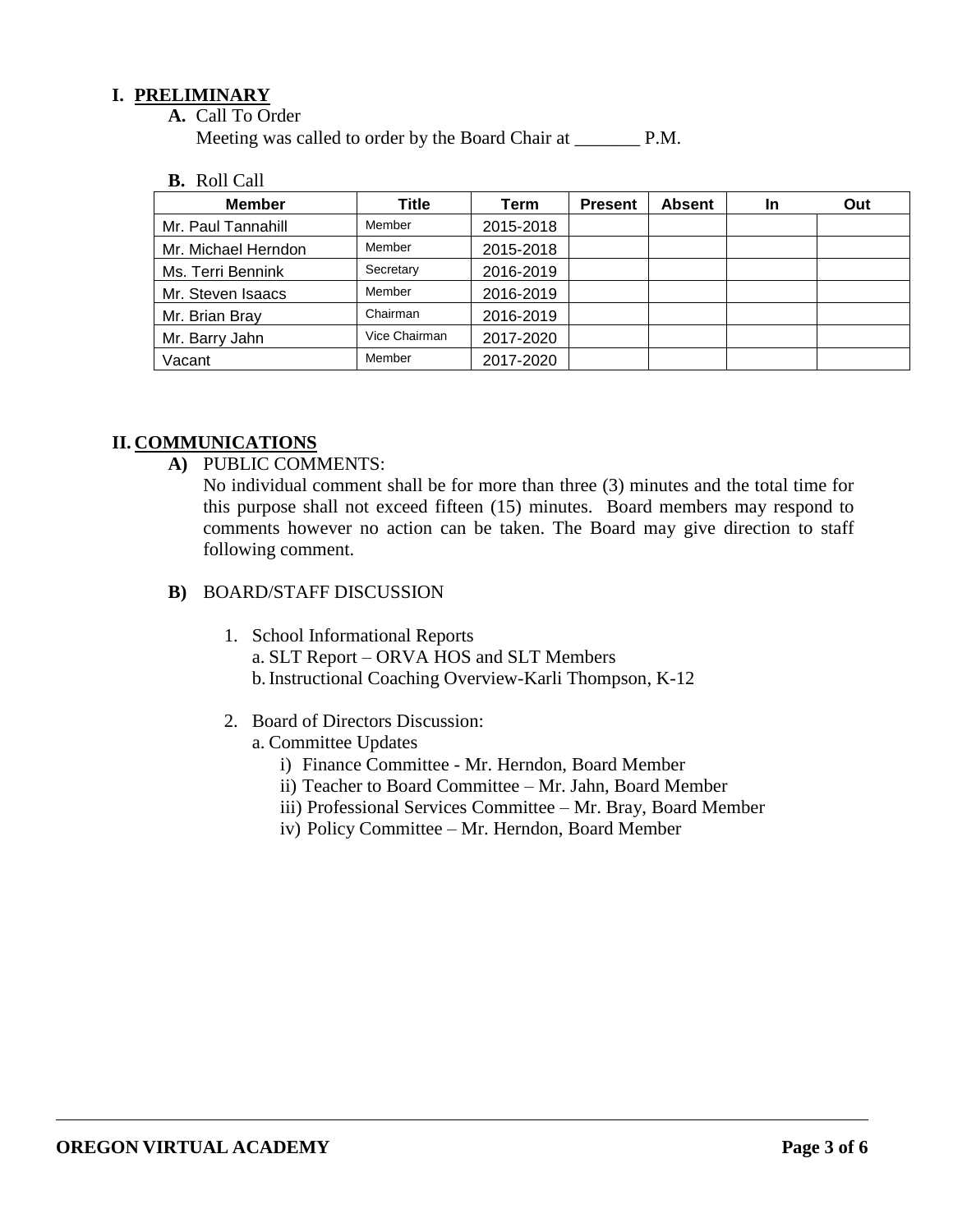## **III. CONSENT AGENDA ITEMS**

All matters listed under the consent agenda are considered by the Board to be routine and will be approved/enacted by the Board in one motion in the form listed below. Unless specifically requested by a Board member for further discussion or removed from the agenda, there will be no discussion of these items prior to the Board votes on them. The Head of School recommends approval of all consent agenda items.

#### **A.** ITEMS FOR APPROVAL

- 1. Previous Meeting Minutes
	- a. February  $20<sup>th</sup>$ ,  $2018$

#### 2. New Hires

- a. Hannah Hart- Special Education Teacher
- b. Melinda Kramer- Substitute Family Academic Support Liaison.
- c. Leanne Moll- Secondary ELA Teacher
- 3. K12 Invoice Payment

Motion Second

## **IV. ITEMS SCHEDULED FOR INFORMATION**

a) Review of Financial Packet (through February 2018) C. Chun-Hoon, Finance Manager b) Credit Card Charges (through February 2018) A. Owen, Interim Office Manager

#### **V. POSSIBLE ACTION ITEMS**

# **OREGON VIRTUAL ACADEMY Page 4 of 6**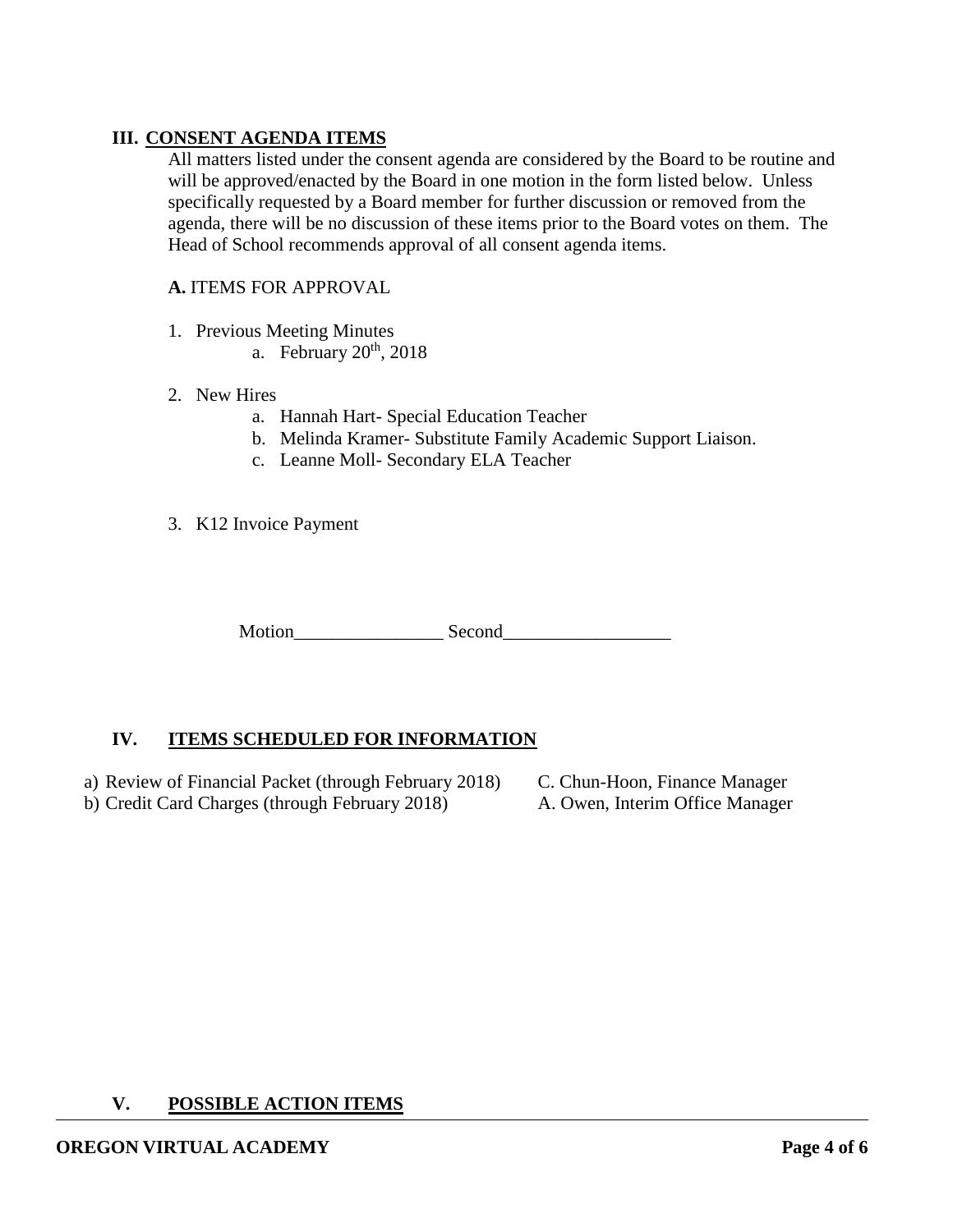## 1) V-BDRPT-01\_3-20-18 Discussion and Possible Action on Board Adopted Policy

| <b>Member</b>       | <b>Motion</b> | Aye          | <b>No</b>            | <b>Abstain</b> | <b>Absent</b> |
|---------------------|---------------|--------------|----------------------|----------------|---------------|
| Mr. Paul Tannahill  |               |              |                      |                |               |
| Mr. Michael Herndon |               |              |                      |                |               |
| Ms. Terri Bennink   |               |              |                      |                |               |
| Mr. Steven Isaacs   |               |              |                      |                |               |
| Mr. Brian Bray      |               |              |                      |                |               |
| Mr. Barry Jahn      |               |              |                      |                |               |
| Vacant              |               |              |                      |                |               |
| Motion              | Carried(      | Not Carried( | $Vote,(A)$ $(N)(Ab)$ | Tabled(        |               |

2) V-BDRPT-02\_3-20-18

Discussion and Possible Action related to proposed Educational Products and Services Agreement with K12.

| <b>Member</b>       | <b>Motion</b> | Aye          | <b>No</b>         | <b>Abstain</b> | <b>Absent</b> |
|---------------------|---------------|--------------|-------------------|----------------|---------------|
| Mr. Paul Tannahill  |               |              |                   |                |               |
| Mr. Michael Herndon |               |              |                   |                |               |
| Ms. Terri Bennink   |               |              |                   |                |               |
| Mr. Steven Isaacs   |               |              |                   |                |               |
| Mr. Brian Bray      |               |              |                   |                |               |
| Mr. Barry Jahn      |               |              |                   |                |               |
| Vacant              |               |              |                   |                |               |
| Motion              | Carried(      | Not Carried( | Vote, (A) (N)(Ab) | Tabled(        |               |